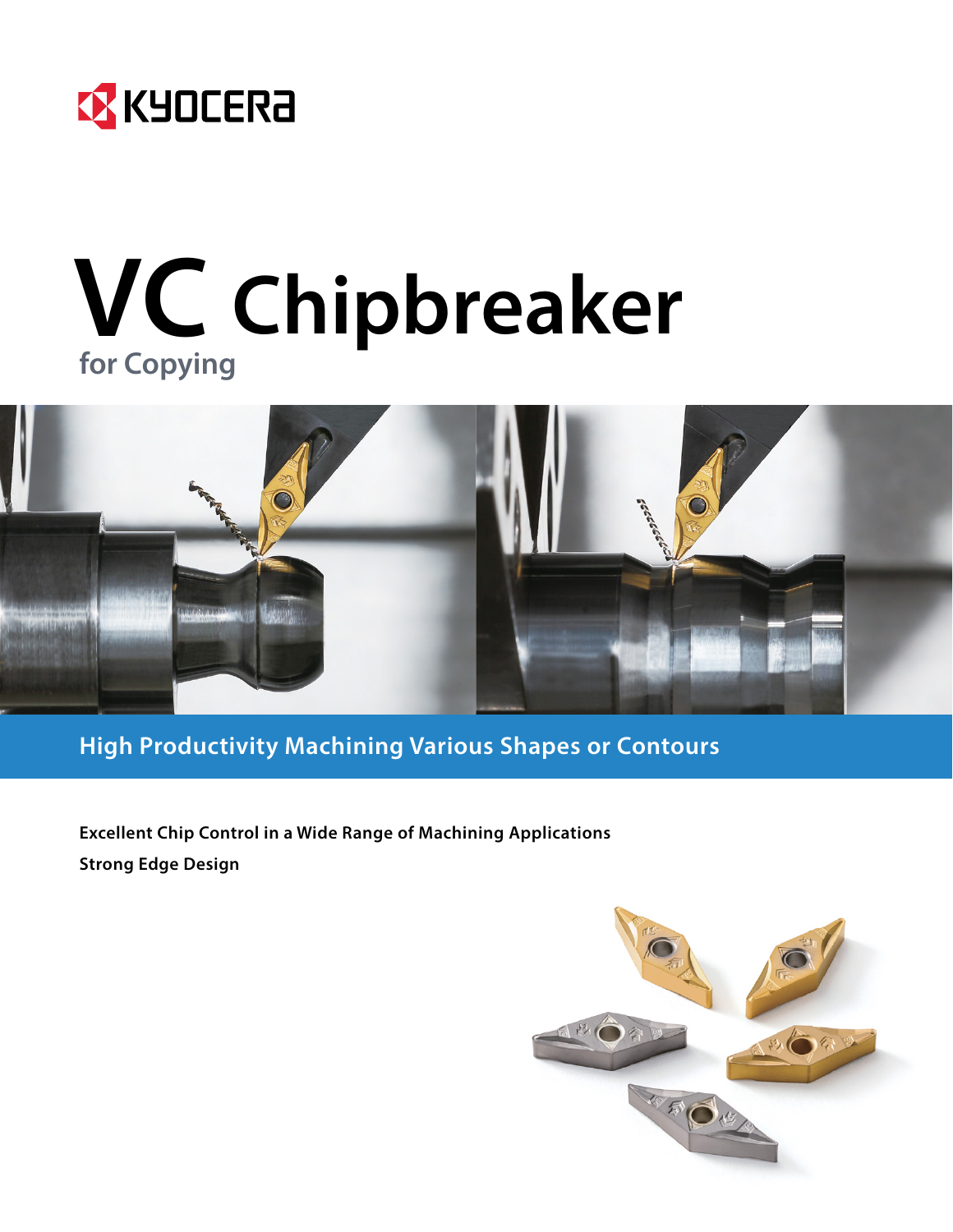# **VC Chipbreaker**

**High Productivity Machining Various Shapes or Contours**

# *1* **Excellent Chip Control in a Wide Range of Machining Applications**

#### **High Stability for Copying in Difficult Chip Control Situations and V-shaped Grooving**



#### **Large Cutting Land with Handed Design**

Stable chip control even in large depths of cut

#### **Main Dot**

Stable chip control even at small depths and low feed rates

#### **Insert Edge Geometry Creates Stable Machining**

Stable edge strength and chip control by constant rake angle from corner radius to main cutting edge **Left-hand Shown Cutting edge Left-hand Shown**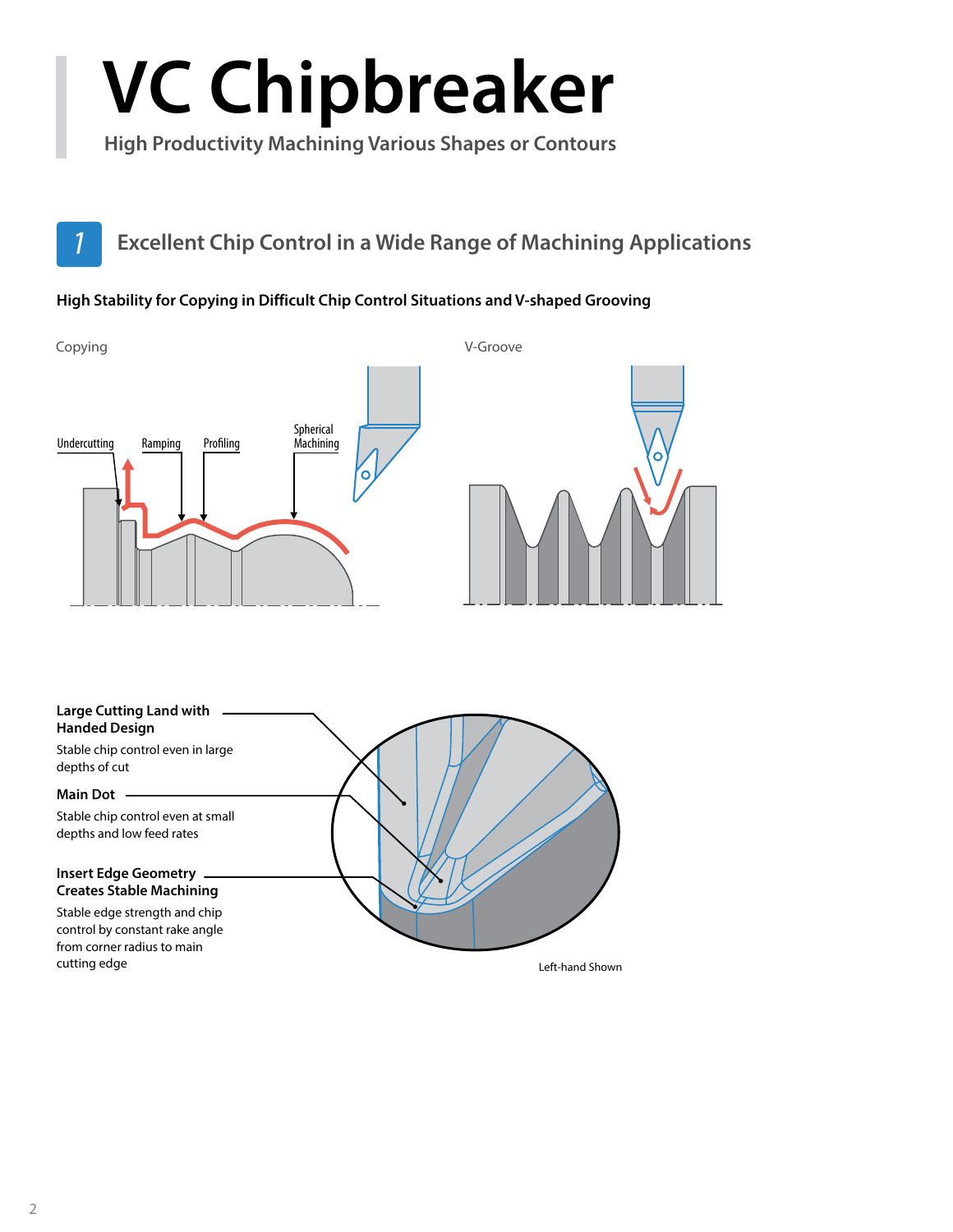#### **The VC Chipbreaker breaks chips into smaller pieces even at large depths of cut with smooth chip control preventing galling on the workpiece**



Chip Control Performance (Ball Stud) (In-house Evaluation)



#### **VC Chipbreaker provides smooth chip control for general turning (a), ramping (b) and profiling (c)**

Chip Control Performance (Copying / Undercutting) (In-house Evaluation)



Cutting Conditions: Vc =  $660 \sim 980$  sfm (n = 2,500 RPM), D.O.C. = 0.039", f = 0.008 ipr, Wet VNMG332 Insert Workpiece: Steel







Cutting Conditions:  $Vc = 660$  sfm, D.O.C. = 0.020"  $f = 0.010$  ipr, Interrupted, Wet VNMG332 Insert Workpiece: 4140 Steel Workpiece with 4 Grooves (0.197" Width Each)